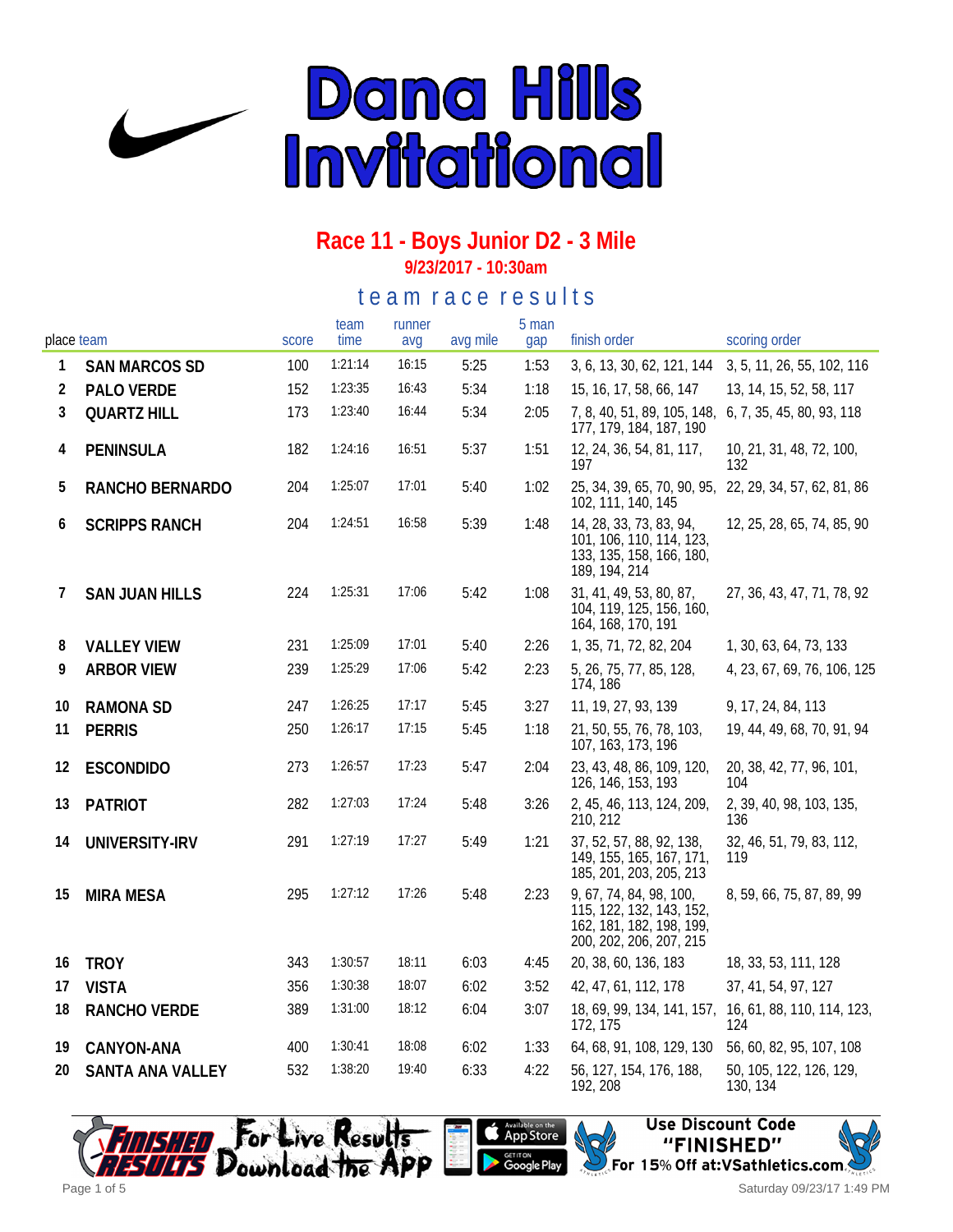#### **Race 11 - Boys Junior D2 - 3 Mile 9/23/2017 - 10:30am**

#### te a m r a c e r e s ults

| place team |                     | score | team<br>time | runner<br>avg | avg mile | 5 man<br>gap | finish order                    | scoring order                   |
|------------|---------------------|-------|--------------|---------------|----------|--------------|---------------------------------|---------------------------------|
| 21         | <b>JURUPA HILLS</b> | 596   | 1:39:49      | 19:58         | 6:39     | 2:54         | 131, 142, 150, 151, 195,<br>211 | 109, 115, 120, 121, 131,<br>137 |
|            | DNP ALTA LOMA       |       | 16:38        | 16:38         | 5:32     |              | 32                              | 1 Runner                        |
|            | DNP CORONADO        |       | 32:21        | 16:10         | 5:23     |              | 10, 22                          | 2 Runners                       |
|            | <b>DNP SULTANA</b>  |       | 50:33        | 16:51         | 5:37     |              | 4, 59, 79                       | 3 Runners                       |
|            | DNP SANTA MONICA    |       | 56:47        | 18:55         | 6:18     |              | 29, 159, 169                    | 3 Runners                       |
|            | DNP SAN BERNARDINO  |       | 1:13:15      | 18:19         | 6:06     |              | 44, 97, 116, 137                | 4 Runners                       |
|            | DNP VILLA PARK      |       | 1:14:26      | 18:36         | 6:12     |              | 63, 96, 118, 161                | 4 Runners                       |

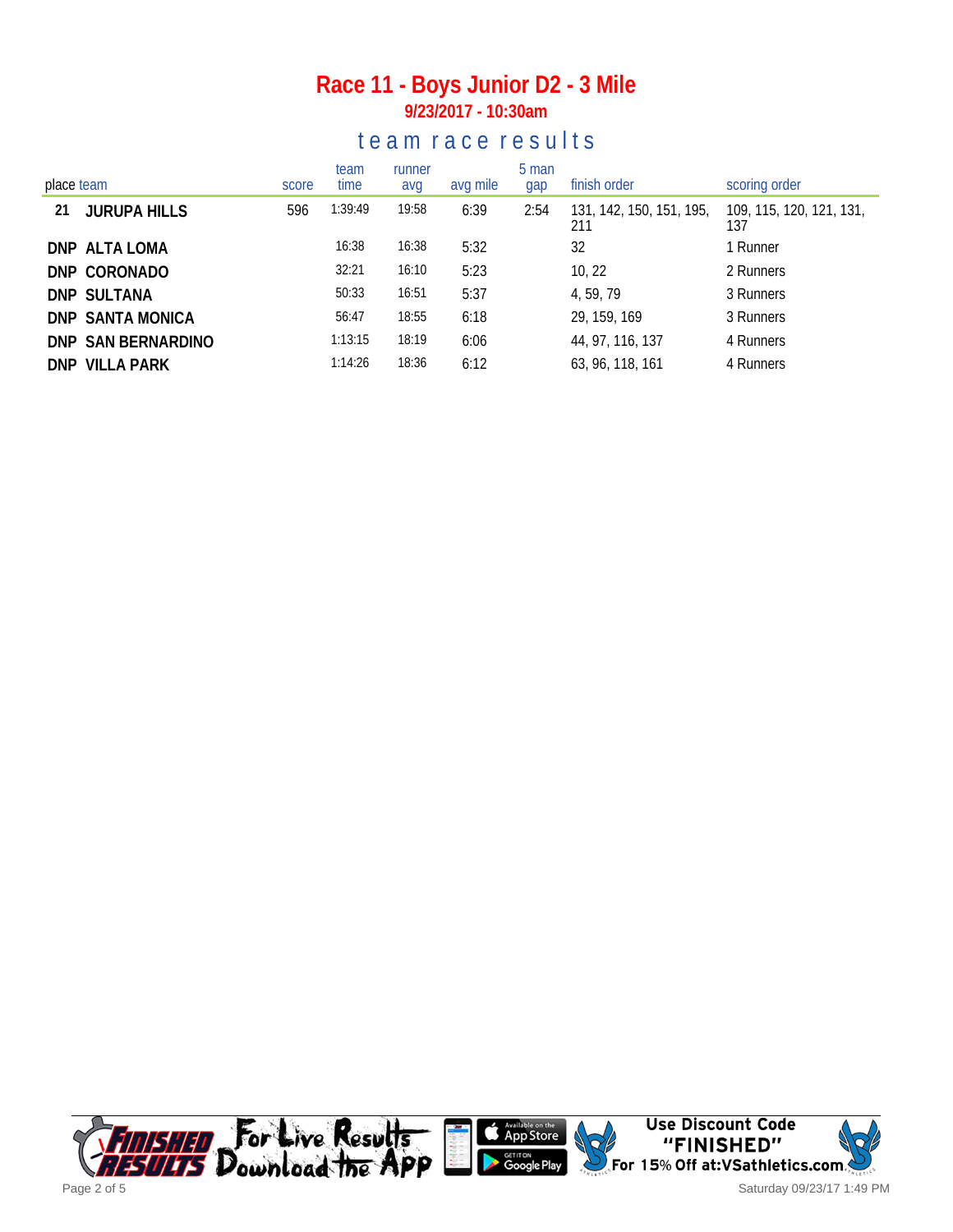

#### **Race 11 - Boys Junior D2 - 3 Mile 9/23/2017 - 10:30am**

## individual race results

| place          | name                            |    | grade school       | time    | points         | place | name                     |    | grade school       | time points |     |
|----------------|---------------------------------|----|--------------------|---------|----------------|-------|--------------------------|----|--------------------|-------------|-----|
| 1              | <b>JUAN NUNEZ</b>               | 11 | <b>Valley View</b> | 15:23.6 | $\overline{1}$ | 35    | EDUARDO JUAREZ           | 11 | <b>Valley View</b> | 16:45.5     | -30 |
| $\overline{2}$ | DOMINIC GOMZALEZ                | 11 | Patriot            | 15:30.0 | $\overline{2}$ | 36    | <b>LUCAS DING</b>        | 11 | Peninsula          | 16:45.6     | 31  |
| 3              | <b>AIDAN KATSON</b>             | 11 | San Marcos SD      | 15:30.5 | 3              | 37    | ABI NISHA                | 11 | University-Irv     | 16:46.0     | 32  |
| 4              | <b>VERNON TROZZI</b>            | 11 | Sultana            | 15:30.9 |                | 38    | SHOICHII OMOTO           | 11 | Troy               | 16:46.7     | 33  |
| 5              | NOAH AYALA                      | 11 | <b>Arbor View</b>  | 15:32.5 | 4              | 39    | <b>JUSTIN FERGUSON</b>   | 11 | Rancho Bernardo    | 16:47.3     | 34  |
| 6              | <b>AUSTIN CHEN</b>              | 11 | San Marcos SD      | 15:41.5 | 5              | 40    | <b>JEREMY TELEZING</b>   | 11 | Quartz Hill        | 16:48.2     | 35  |
| $\overline{1}$ | <b>DEREK RODRIGUEZ</b>          | 11 | Quartz Hill        | 15:51.5 | 6              | 41    | <b>DALTON FLORES</b>     | 11 | San Juan Hills     | 16:49.3     | 36  |
| 8              | THOMAS ORTEGA                   | 11 | Quartz Hill        | 15:52.6 | 7              | 42    | ERICK ALVARADO           | 11 | Vista              | 16:52.6     | 37  |
| 9              | <b>XAVIER LIBERTY</b>           | 11 | Mira Mesa          | 15:53.3 | 8              | 43    | <b>KYLE KELLERUP</b>     | 11 | Escondido          | 16:54.5     | 38  |
| 10             | <b>SPENCER BUSBY</b>            | 11 | Coronado           | 15:54.8 |                | 44    | <b>HECTOR NEGRETE</b>    | 11 | San Bernardino     | 16:55.6     |     |
| 11             | <b>JACK CLOUGH</b>              | 11 | Ramona SD          | 15:55.2 | 9              | 45    | ANTONIO GOMEZ            | 11 | Patriot            | 16:56.3     | 39  |
| 12             | DAVID HINDMAN                   | 11 | Peninsula          | 15:56.5 | 10             | 46    | JONATHAN MARTINEZ        | 11 | Patriot            | 17:00.3     | 40  |
| 13             | QUINTON<br><b>SCHLUEDERBERG</b> | 11 | San Marcos SD      | 16:00.9 | 11             | 47    | <b>FRANCISCO DOLORES</b> | 11 | Vista              | 17:00.4     | 41  |
| 14             | <b>RYAN CONNERS</b>             | 11 | Scripps Ranch      | 16:05.0 | 12             | 48    | <b>DERRY SOLANO</b>      | 11 | Escondido          | 17:00.8     | 42  |
| 15             | <b>JOSHUA CAMPBELL</b>          | 11 | Palo Verde         | 16:12.8 | 13             | 49    | <b>JUSTIN NGUYEN</b>     | 11 | San Juan Hills     | 17:03.6     | 43  |
| 16             | EVELIO VERGARA                  | 11 | Palo Verde         | 16:14.4 | 14             | 50    | HEBER LUVIANO            | 11 | Perris             | 17:10.5     | 44  |
| 17             | NOAH JORDAN                     | 11 | Palo Verde         | 16:19.2 | 15             | 51    | LAURO VARGAS             | 11 | Quartz Hill        | 17:10.8     | 45  |
| 18             | JADEN OLIVER                    | 11 | Rancho Verde       | 16:22.0 | 16             | 52    | <b>CHRIS LOHMEYER</b>    | 11 | University-Irv     | 17:12.7     | 46  |
| 19             | <b>GAVIN ROCHE</b>              | 11 | Ramona SD          | 16:22.2 | 17             | 53    | <b>COLE SMITH</b>        | 11 | San Juan Hills     | 17:13.6     | 47  |
| 20             | <b>DREW MYERS</b>               | 11 | Troy               | 16:23.5 | 18             | 54    | <b>JARED ROTH</b>        | 11 | Peninsula          | 17:14.5     | 48  |
| 21             | DAVID SANCHEZ                   | 11 | Perris             | 16:25.4 | 19             | 55    | SAUL SANCHEZ             | 11 | Perris             | 17:15.6     | 49  |
|                | VENEGAS                         |    |                    |         |                | 56    | <b>BRYAN CASTILLO</b>    | 11 | Santa Ana Valley   | 17:16.8     | 50  |
| 22             | <b>CONNOR JAYNES</b>            | 11 | Coronado           | 16:26.3 |                | 57    | <b>JUSTIN SOLIMAN</b>    | 11 | University-Irv     | 17:17.2     | 51  |
| 23             | <b>CHRISTIAN RAMOS</b>          | 11 | Escondido          | 16:31.0 | 20             | 58    | ANDREW NISHWITZ          | 11 | Palo Verde         | 17:17.9     | 52  |
| 24             | RJ WAKEFIELD CARL               | 11 | Peninsula          | 16:31.6 | 21             | 59    | <b>TYLER CLARK</b>       | 11 | Sultana            | 17:19.0     |     |
| 25             | <b>TREVOR BOAZ</b>              | 11 | Rancho Bernardo    | 16:31.7 | 22             | 60    | PATRICK MARTINEZ         | 11 | Troy               | 17:19.9     | 53  |
| 26             | <b>REZNOR WEIST</b>             | 11 | <b>Arbor View</b>  | 16:36.1 | 23             | 61    | <b>MARCQUIE MIKES JR</b> | 12 | Vista              | 17:20.0     | 54  |
| 27             | <b>CAMERON KLEIN</b>            | 11 | Ramona SD          | 16:36.6 | 24             | 62    | <b>SAMMY DUKE</b>        | 11 | San Marcos SD      | 17:23.7     | 55  |
| 28             | NICHOLAS CASSOL                 | 11 | Scripps Ranch      | 16:36.8 | 25             | 63    | TED DONOGHUE             | 11 | Villa Park         | 17:24.7     |     |
| 29             | MIGUEL ROCHA                    | 11 | Santa Monica       | 16:36.9 |                | 64    | LOGAN UNDERWOOD          | 11 | Canyon-Ana         | 17:27.2     | 56  |
| 30             | <b>JOSHUA HUTCHINSON</b>        | 11 | San Marcos SD      | 16:38.0 | 26             | 65    | <b>TREVOR HODGES</b>     | 11 | Rancho Bernardo    | 17:30.0     | 57  |
| 31             | <b>CADEN FOY</b>                | 11 | San Juan Hills     | 16:38.0 | 27             | 66    | ZAC MOORE                | 11 | Palo Verde         | 17:31.4     | 58  |
| 32             | DRYDEN GONSALVES                | 11 | Alta Loma          | 16:38.5 |                | 67    | <b>ALEX JACOBY</b>       | 11 | Mira Mesa          | 17:31.4     | 59  |
| 33             | <b>ANDREW BURNS</b>             | 11 | Scripps Ranch      | 16:40.5 | 28             | 68    | <b>KADE BOYER</b>        | 11 | Canyon-Ana         | 17:32.6     | 60  |
| 34             | REECE LACOUR                    | 11 | Rancho Bernardo    | 16:44.1 | 29             | 69    | <b>ADRIAN AVILA</b>      | 11 | Rancho Verde       | 17:33.8     | 61  |









Saturday 09/23/17 1:49 PM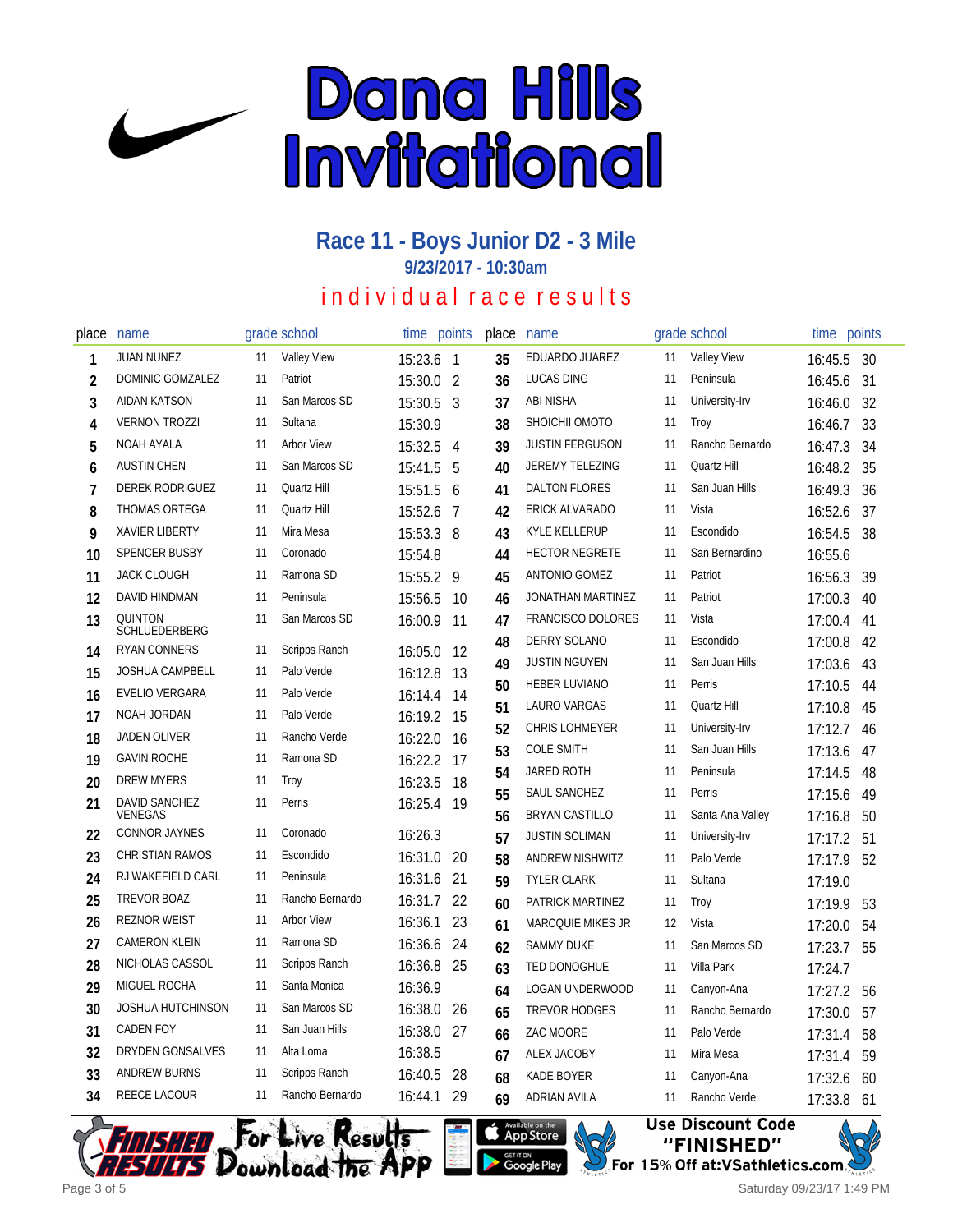### **Race 11 - Boys Junior D2 - 3 Mile**

**9/23/2017 - 10:30am**

### individual race results

| place | name                   |     | grade school         | time points |     | place | name                      |    | grade school         | time points |     |
|-------|------------------------|-----|----------------------|-------------|-----|-------|---------------------------|----|----------------------|-------------|-----|
| 70    | RYAN DEBISH            | 11  | Rancho Bernardo      | 17:34.2 62  |     | 112   | DORIAN OWENS              | 12 | Vista                | 18:40.2 97  |     |
| 71    | <b>GABRIEL MUNOZ</b>   | 11  | <b>Valley View</b>   | 17:34.5     | 63  | 113   | NATHAN LOPEZ              | 11 | Patriot              | 18:40.8     | 98  |
| 72    | <b>MIKE ANDRADE</b>    | 11  | <b>Valley View</b>   | 17:35.3     | 64  | 114   | <b>ADAM JIMENEZ</b>       | 11 | <b>Scripps Ranch</b> | 18:42.6     |     |
| 73    | <b>ERIC MAURER</b>     | 11  | Scripps Ranch        | 17:36.1     | 65  | 115   | ALAN TA                   | 11 | Mira Mesa            | 18:44.4     | 99  |
| 74    | DAT MONG               | 11  | Mira Mesa            | 17:36.5     | 66  | 116   | PEDRO DIAZ                | 11 | San Bernardino       | 18:44.8     |     |
| 75    | CONNOR MCDONALD        | 11  | <b>Arbor View</b>    | 17:42.8     | 67  | 117   | <b>JUSTIN KAWAKAMI</b>    | 11 | Peninsula            | 18:45.0     | 100 |
| 76    | <b>GABRIEL AGUILAR</b> | 11  | Perris               | 17:42.8     | 68  | 118   | <b>JUSTIN HOMER</b>       | 11 | Villa Park           | 18:46.6     |     |
| 77    | LUIS PADRO-ALLENDE     | 11  | <b>Arbor View</b>    | 17:42.8     | 69  | 119   | DAVID DE ANDA             | 11 | San Juan Hills       | 18:47.2     |     |
| 78    | <b>BRYAN BECERRA</b>   | 11  | Perris               | 17:43.6     | -70 | 120   | <b>JAKE KANETIS</b>       | 11 | Escondido            | 18:50.4     | 101 |
| 79    | CHRIS ANGULO           | 11  | Sultana              | 17:43.6     |     | 121   | LIAM ARENAS-FIELD         | 11 | San Marcos SD        | 18:53.4     | 102 |
| 80    | PALMER MCKEAGUE        | 11  | San Juan Hills       | 17:46.5     | 71  | 122   | RYAN JACKSON              | 11 | Mira Mesa            | 18:54.7     |     |
| 81    | JAMES MAEDER           | 11  | Peninsula            | 17:48.4     | -72 | 123   | KEDAR SITAPATI            | 11 | Scripps Ranch        | 18:55.9     |     |
| 82    | LEONARDO LOPEZ         | 11  | <b>Valley View</b>   | 17:50.4     | 73  | 124   | <b>MAX PEREZ</b>          | 11 | Patriot              | 18:56.1     | 103 |
| 83    | JAREN TOWNSEND         | 11  | <b>Scripps Ranch</b> | 17:53.4     | 74  | 125   | <b>RORY MOYLES</b>        | 11 | San Juan Hills       | 18:56.5     |     |
| 84    | <b>NICK SWINK</b>      | 11  | Mira Mesa            | 17:54.3     | 75  | 126   | <b>CHRISTOPHER CLARKE</b> | 11 | Escondido            | 18:56.9     | 104 |
| 85    | <b>TAIMIEN GLAVE</b>   | -11 | <b>Arbor View</b>    | 17:55.7     | 76  | 127   | ANDREW PARTIDA            | 11 | Santa Ana Valley     | 18:59.6     | 105 |
| 86    | DAVID BONDS            | 11  | Escondido            | 17:55.7     | 77  | 128   | <b>BRAD PUTERBAUGH</b>    | 11 | <b>Arbor View</b>    | 18:59.9     | 106 |
| 87    | <b>JOSH DALO</b>       | 11  | San Juan Hills       | 17:55.7     | 78  | 129   | <b>GAGE BUTTERFIELD</b>   | 11 | Canyon-Ana           | 19:00.3     | 107 |
| 88    | REESE CARLTON          | 11  | University-Irv       | 17:56.4     | 79  | 130   | <b>JESSY SINGH</b>        | 11 | Canyon-Ana           | 19:00.7     | 108 |
| 89    | <b>JESSE LA</b>        | 11  | Quartz Hill          | 17:57.4     | -80 | 131   | <b>KEVIN CORTEZ</b>       | 11 | Jurupa Hills         | 19:00.8     | 109 |
| 90    | <b>GARRETT MACLEOD</b> | 11  | Rancho Bernardo      | 17:59.0     | 81  | 132   | RYAN MEEHAN               | 11 | Mira Mesa            | 19:06.0     |     |
| 91    | <b>RYAN UMIPIG</b>     | 11  | Canyon-Ana           | 18:05.9     | 82  | 133   | <b>CONNOR SANDFER</b>     | 11 | Scripps Ranch        | 19:11.2     |     |
| 92    | <b>STEVEN LI</b>       | 11  | University-Irv       | 18:07.2     | 83  | 134   | <b>ISSAC TAFOLLA</b>      | 11 | Rancho Verde         | 19:17.4     | 110 |
| 93    | <b>MITCHELL SUTTER</b> | 11  | Ramona SD            | 18:08.3     | 84  | 135   | PHILIP WALDMAN            | 11 | Scripps Ranch        | 19:18.0     |     |
| 94    | <b>CADEN O'FARREL</b>  | 11  | Scripps Ranch        | 18:11.3     | 85  | 136   | ZILU YANG                 | 11 | Troy                 | 19:19.1     | 111 |
| 95    | JAKE LEVYA             | 11  | Rancho Bernardo      | 18:12.6     | -86 | 137   | <b>IVY GARCIA-GUEVARA</b> | 11 | San Bernardino       | 19:21.1     |     |
| 96    | <b>JOSH IMSANDE</b>    | 11  | Villa Park           | 18:13.1     |     | 138   | <b>CHARLES FEUERBORN</b>  | 11 | University-Irv       | 19:22.6     | 112 |
| 97    | <b>BENITO FREGOSO</b>  | 11  | San Bernardino       | 18:14.2     |     | 139   | <b>KYLE BEALS</b>         | 11 | Ramona SD            | 19:22.9     | 113 |
| 98    | TRISTAN RAYANDAYAN     | 11  | Mira Mesa            | 18:17.2 87  |     | 140   | <b>BRANDON WALKLEY</b>    | 11 | Rancho Bernardo      | 19:25.0     |     |
| 99    | HECTOR DE LEON         | 11  | Rancho Verde         | 18:17.5     | 88  | 141   | <b>CLIFFORD THELANDER</b> | 11 | Rancho Verde         | 19:29.7     | 114 |
| 100   | <b>TYLER SPARKS</b>    | 11  | Mira Mesa            | 18:22.9     | 89  | 142   | RAUL GOMEZ                | 12 | Jurupa Hills         | 19:31.3 115 |     |
| 101   | ANDREW OBERMILLER      | 11  | Scripps Ranch        | 18:24.7 90  |     | 143   | NATHAN CELENDRO           | 11 | Mira Mesa            | 19:31.9     |     |
| 102   | <b>HAYDEN LEWIS</b>    | 11  | Rancho Bernardo      | 18:25.1     |     | 144   | PIERCE NANCE              | 11 | San Marcos SD        | 19:35.4     | 116 |
| 103   | <b>BEN JIMENEZ</b>     | 11  | Perris               | 18:26.5     | 91  | 145   | <b>COLIN BECK</b>         | 11 | Rancho Bernardo      | 19:36.8     |     |
| 104   | <b>BRENNEN THOMAS</b>  | 11  | San Juan Hills       | 18:27.3 92  |     | 146   | <b>KEVIN STARK</b>        | 11 | Escondido            | 19:37.5     |     |
| 105   | HOLDEN WHIPPLE         | 11  | Quartz Hill          | 18:30.9 93  |     | 147   | THOMAS COX                | 11 | Palo Verde           | 19:38.2     | 117 |
| 106   | <b>KEVIN VILLEGAS</b>  | 11  | Scripps Ranch        | 18:31.5     |     | 148   | ARMANDO PULIDO            | 11 | Quartz Hill          | 19:39.7     | 118 |
| 107   | ANDY TORRES            | 11  | Perris               | 18:32.2 94  |     | 149   | KHALEEL ABDUL             | 11 | University-Irv       | 19:40.5     | 119 |
| 108   | <b>CHRISTIAN SUNG</b>  | 11  | Canyon-Ana           | 18:35.2 95  |     | 150   | AUGUSTO RIOS-MACIEL       | 11 | Jurupa Hills         | 19:41.0     | 120 |
| 109   | ALEX RODRIGUEZ         | 11  | Escondido            | 18:35.4 96  |     | 151   | MAURICIO CORONA           | 11 | Jurupa Hills         | 19:41.6     | 121 |
| 110   | CHASE O'FARREL         | 11  | Scripps Ranch        | 18:35.6     |     | 152   | DARREN REDIC              | 11 | Mira Mesa            | 19:42.9     |     |
| 111   | <b>SEAN GRANT</b>      | 11  | Rancho Bernardo      | 18:38.8     |     | 153   | OSCAR ARROYO              | 11 | Escondido            | 19:42.9     |     |